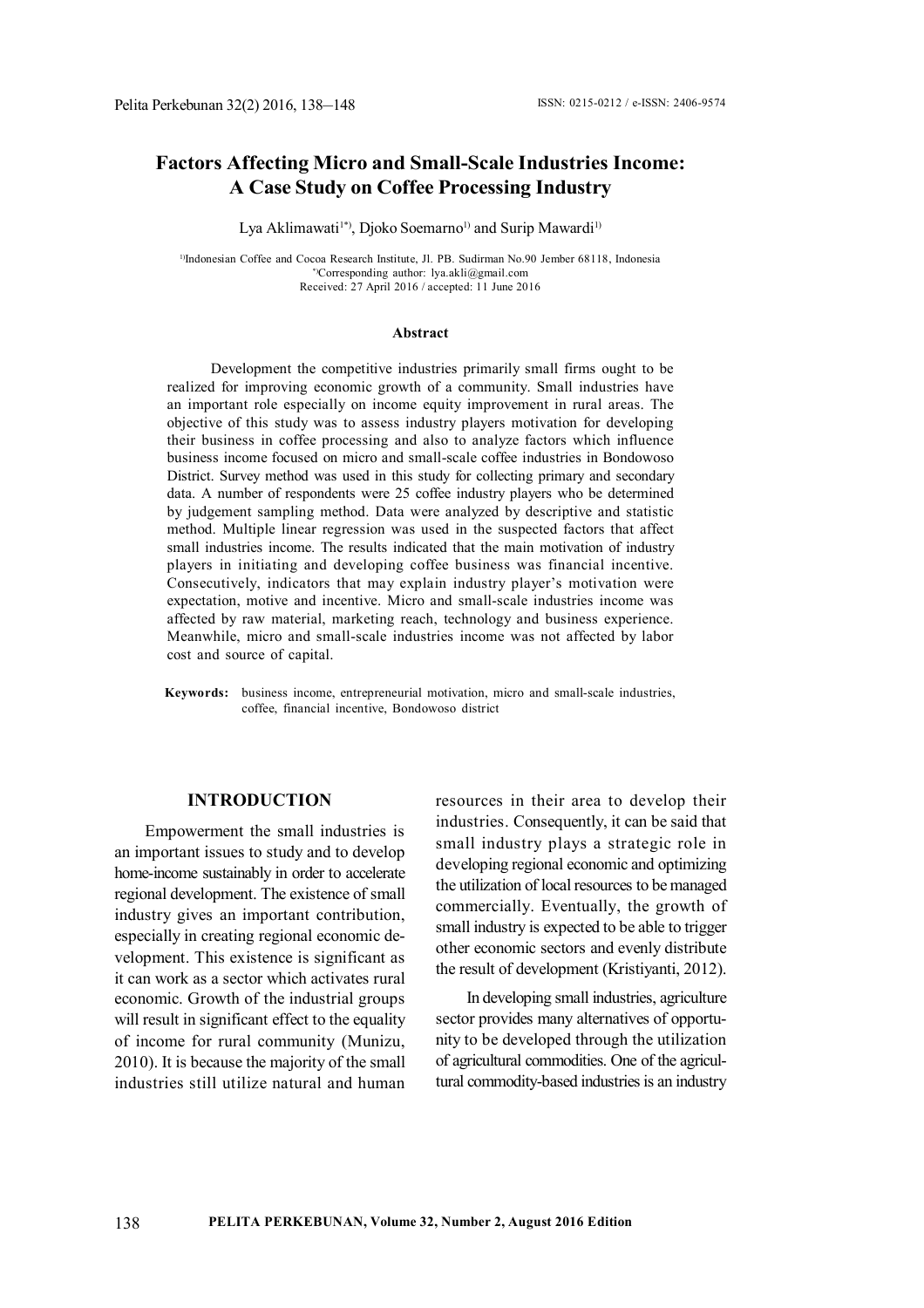of coffee bean processing. This industry is the priority industry which is prospective to be developed, regarding the fact that there is an increase in the coffee consumption due to the change of life style. Based on the ICO data (2015), the average rate of coffee consumption in Indonesia during 2006 to 2014 increased to 11.05% per year. The increased consumption of domestic coffee is one of the factors which affect the growth of local coffee shops whose market target is either middle to lower economic level or middle to upper class people. Behavioral change and cultural development in the citizen show the promising business development in the sector of coffee agroindustry.

The growth of the small industry in coffee bean processing is highly needed, particularly to improve the added value of the coffee bean product and to fulfill the need of local coffee consumption. Moreover, the development of coffee bean processing industry is one of the attempts to resolve the saturation of coffee market in the form of primary products. Through product development, coffee beans can be diversified into products which give added value, therefore it can give more benefits to the industrial actor in terms of income.

The coffee bean processing shows a rapid development, particularly in the small scale coffee bean industry in Bondowoso district. The growing industry is due to the fact that there is an implementation of the clustered-community based on coffee bean industry development program which provide various facilities to activate the economic sector. The clustered coffee bean industry development program is started with quality and marketing system improvement. The success in technology guiding in improving the quality and marketing efficiency brought a positive effect to farmers in form of higher price of coffee beans. The increased price

does not limit the farmer to earn more income by doing the product diversification. Business opportunity in coffee bean processing makes farmers develop small scale industry producing the processed coffee products.

In implementing the production activities, the coffee bean industry used raw materials and other production factors which are obtained from their operational area. Easy access to the productive resources needs to be well utilized by the industry actors to improve their production capacity and develop their industry scale. The development of the coffee bean processing industry indicates that coffee bean business gives promising opportunity which improves household income. This study aims to study the industry actor's motivation to develop their business in coffee bean processing, and to analyze the factors affecting the income of small scale coffee bean industries in Bondowoso district.

## **MATERIALS AND METHODS**

This study is a case study which was carried out in small-scale industries in the field of coffee bean processing in Suberwringin subdistrict, Bondowoso district. The research location was chosen deliberately as the coffee bean industry in the goring area rapidly due to the clustered coffee bean industry development program. Besides, Sumberwringin subdistrict was one of the areas producing coffee bean in Bondowoso district, thus, the industry actor had built personal relationship with the raw material suppliers to run the production process. This condition reflected the abundant production factors and productive resources which were well utilized by the industry actors. The survey was undertaken in August to November 2014.

This study employed primary and secondary data. The primary data were taken directly by using semi-open questionnaire distributed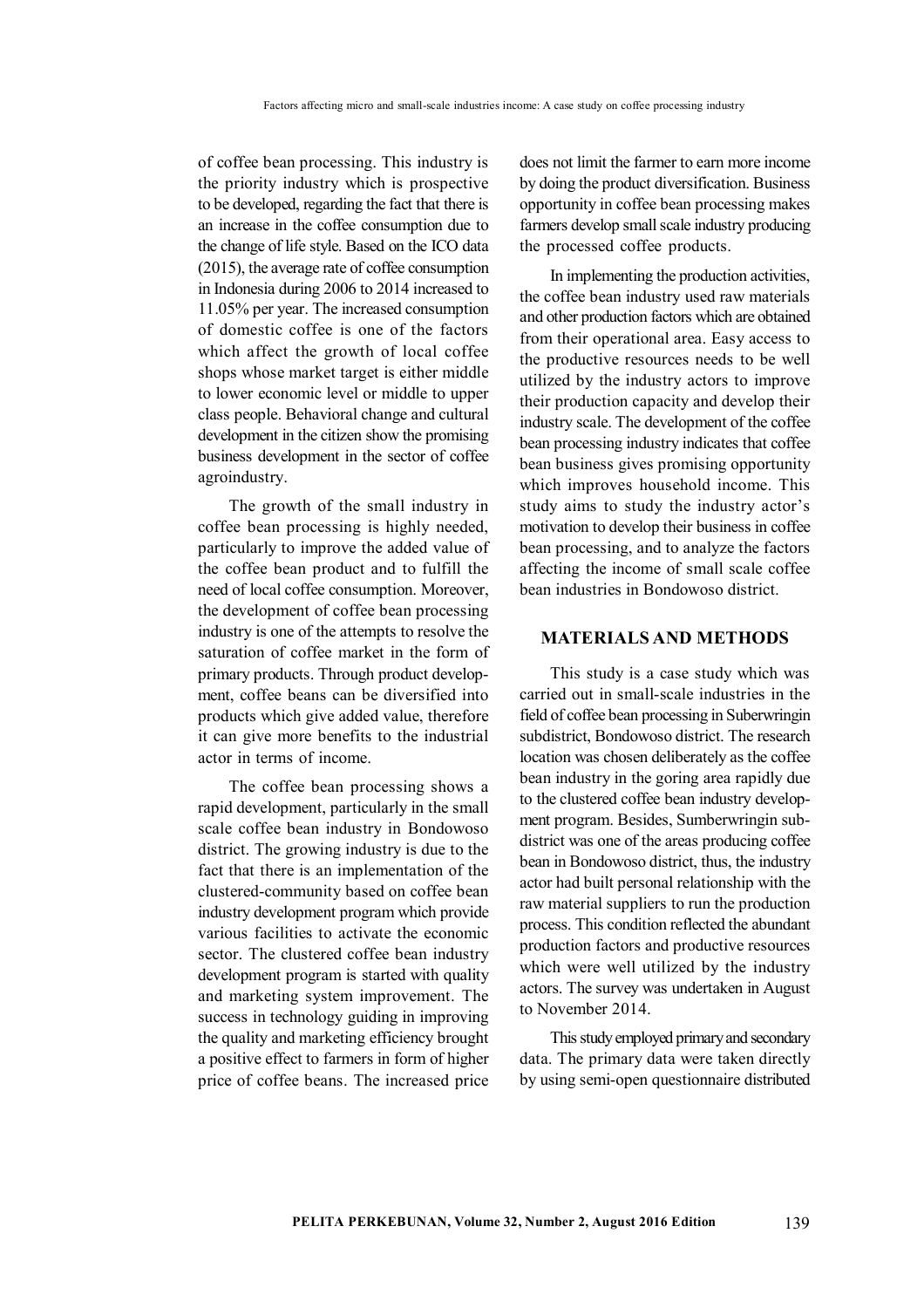to industry actors. The information obtained from the questionnaire is production capacity (kg), raw materials (kg), employees (people), wages (Rupiahs), industrial experiences (year), capital sources (owned or loan), use of machine and technology (properly or not properly), market range (in or outside regency), and motivation to develop coffee bean processing business. The entrepreneurship motivation will refer to three indicators mentioned in the study reported by Purnama & Suyanto (2010), namely motive, expectation, and incentive. Attributes in motive indicator were (1) earning additional income, (2) providing job opportunity for family and community, (3) being more productive, (4) implementing ideas or creativity, and (5) receiving facilities from the government or non-governmental organization. Attributes in expectation indicator were (1) improving income, (2) improving the added value of products, (3) expanding markets, and (4) increasing number of consumers. Incentive indicator used attributes as follows (1) gaining higher income, (2) gaining selfactualization, and (3) expanding market and collaborators. Obtaining of primary data was adjusting to the respondent's answer. Meanwhile, the secondary data was obtained from literature study, internal report, and data related to the topic of study.

This study used survey method by observing directly to the object of the study in the field. The primary data was taken by direct observation, interview, and questionnaire. The primary data source was industry actors of small-industry of coffee bean. The secondary data were acquired from desk study by collecting data related with the topic from relevant sources. The secondary data were internal reports of clustered coffee bean industry development program in Bondowoso district and other supporting data. Respondents

140

to obtain the primary data were approached by non-probability sampling; therefore the possibility to be chosen as the sample was undefined. The respondent choosing technique was done by using judgment or purposive sampling. This method was used due to the fact that the chosen respondents could represent the population and meet the criteria to give information related to the topic of study (Utomo & Siregar, 2008; Almilia *et al*., 2009; Asnur, 2010). In this study, there were 44 farmer groups and 1,500 coffee farmers in the area of clustered coffee development program. The population in this study was 25 industry actors, therefore all actors became respondents in this study. Because of the limited population, the sample taken was relatively small. This small sample was due to the fact that the coffee processing industry in the area still growing.

#### **Analysis Method**

In this study, analysis method used was descriptive and statistical analysis. The descriptive analysis was done to give a picture on the problem and show relationship between the phenomena and its. This descriptive analysis was used to analyze qualitative data and study characteristic of the research objectives. The data from descriptive analysis will be shown in form of table or frequency distribution and tabulation. Besides, problems in the study will also be explained.

Statistical analysis was done to study factors affecting the small scale coffee industry income. In this analysis, multiple linier regression analysis will be used to predict factors affecting the income. Econometric model used in this study was a regression model with three dummy variables, with a equation as follows.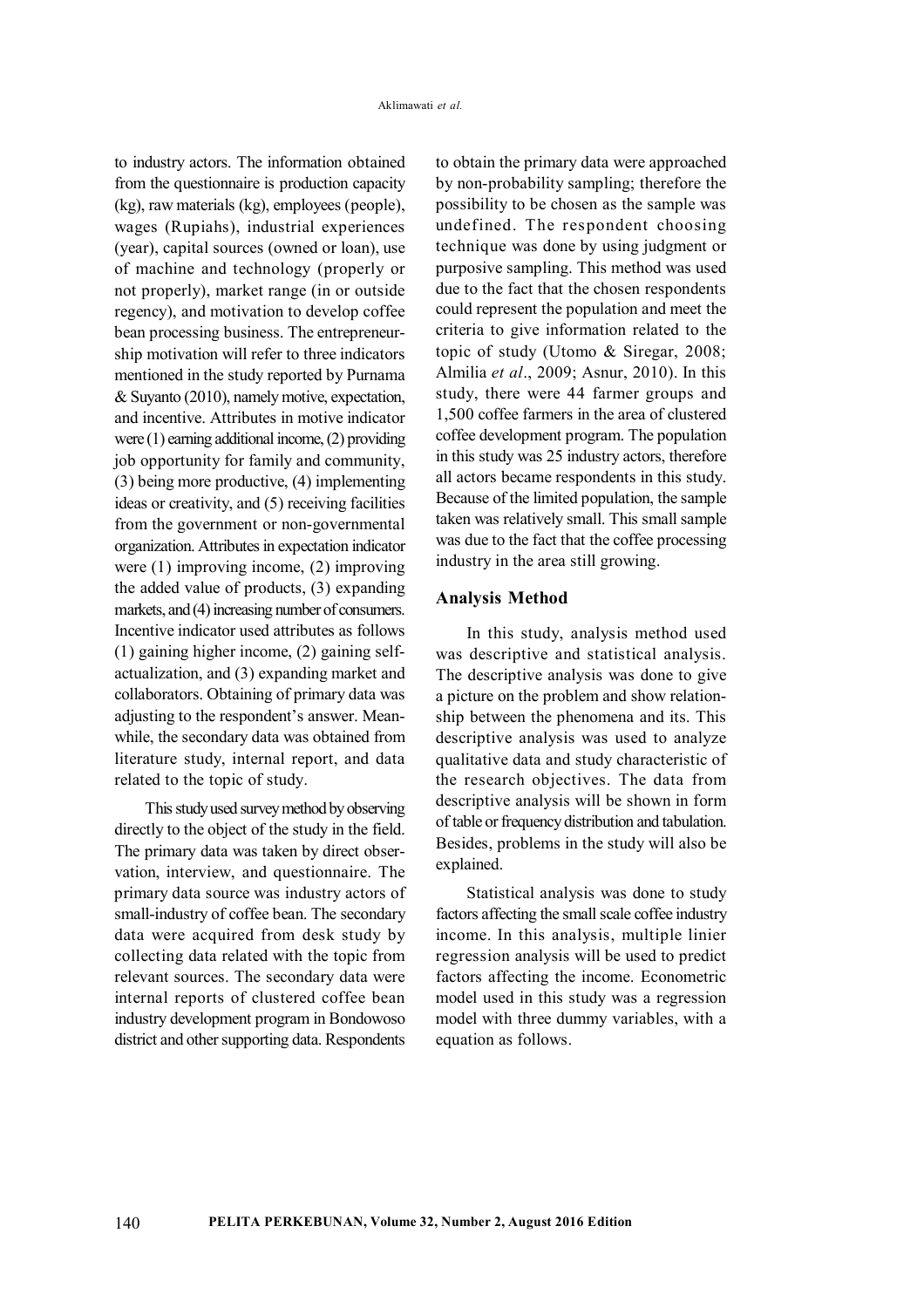$\ln Y = \beta 1 \ln X1 + \beta 2 \ln X2 + \beta 3 \ln X3 + \text{W1 D1} + \text{W2 D2} + \text{W3 D3} + \epsilon \text{i} \dots \dots \dots \dots (1)$ 

Note:

- Y : Income X1 : Raw material
- 
- X2 : Business experience X3 : Wages
- 
- D1 : Capital sources  $D1 = 1$ , owned capital  $D1 = 0$  loan
- D2 : Marketing range  $D2 = 1$ , outside regency  $D2 = 0$ , inside regency
- D3 : Technology  $D3 = 1$ , sufficient processing facilities  $D3 = 0$ , insufficient processing facilities

Econometric model in the equation (1) had been transformed into natural logarithm form (double log), therefore the regression coefficient would show the elasticity value from its variable. In the equation (1), the Constanta component was not included in the model to avoid multicolinearity because the qualitative variables included more than two (Rosadi, 2012). Variables used in this study referred to the study by Minuzu (2010) and Kurniawan (2008).

To detect the classic assumption deviation in the regression model equation, the diagnostic checking was carried out in order to met the regression model criteria of BLUE (best linear unbiased estimator). Diagnostic checking done in this study was (Ghozali, 2005; Santosa & Ashari, 2007; Rosadi, 2012).

A. Multicolinearity Test

To detect the multicolinearity, the checking method used was Klein method. This method compared determination coefficient value from the main regression model and independent variable of the deceived regression. The multicolinearity occurred when determination coefficient value from the main regression model was smaller than the deceived regression model.

B. Heteroscedasticity Test

To ensure the heteroscedasticity, checking method used was White Test. The heteroscedasticity occurred when the p-value was smaller than  $\alpha$  (p-value  $\alpha$ ), to improve the significance 5%.

C. Autocorrelation Test

To detect serial correlation in residual of regression model, the Durbin Watson (DW) and Breusch Godfrey Lagrange Multiplier (BGLM) tests were done. In the DW test, the residual autocorrelation did not occur when the DW statistical value was in between the du and 4-du values. In BGLM test, autocorrelation occurred when p-value from Obs\*Rsquared was smaller than the significance degree 5% (p-value  $< \alpha$ ,  $\alpha = 5\%$ ).

## **RESULTS AND DISCUSSION**

Micro and small industries in coffee processing were parts of the industries to earn income for families in Sumberwringin subdistrict, Bondowoso district. Besides coffee farming, economic life of this area relied on the coffee processing industry. This industry was growing as more people worked on the coffee business by establishing small industries. This was indicated by the increasing number of new industries which processed coffee beans. After the implementation of cluster program, there were 16 units of micro and small industries growing until 2013. Growth of the industry was a positive effect of the implementation of the clustered coffee industry facilitated by some stakeholders. The support from various stakeholders and conducive economic and social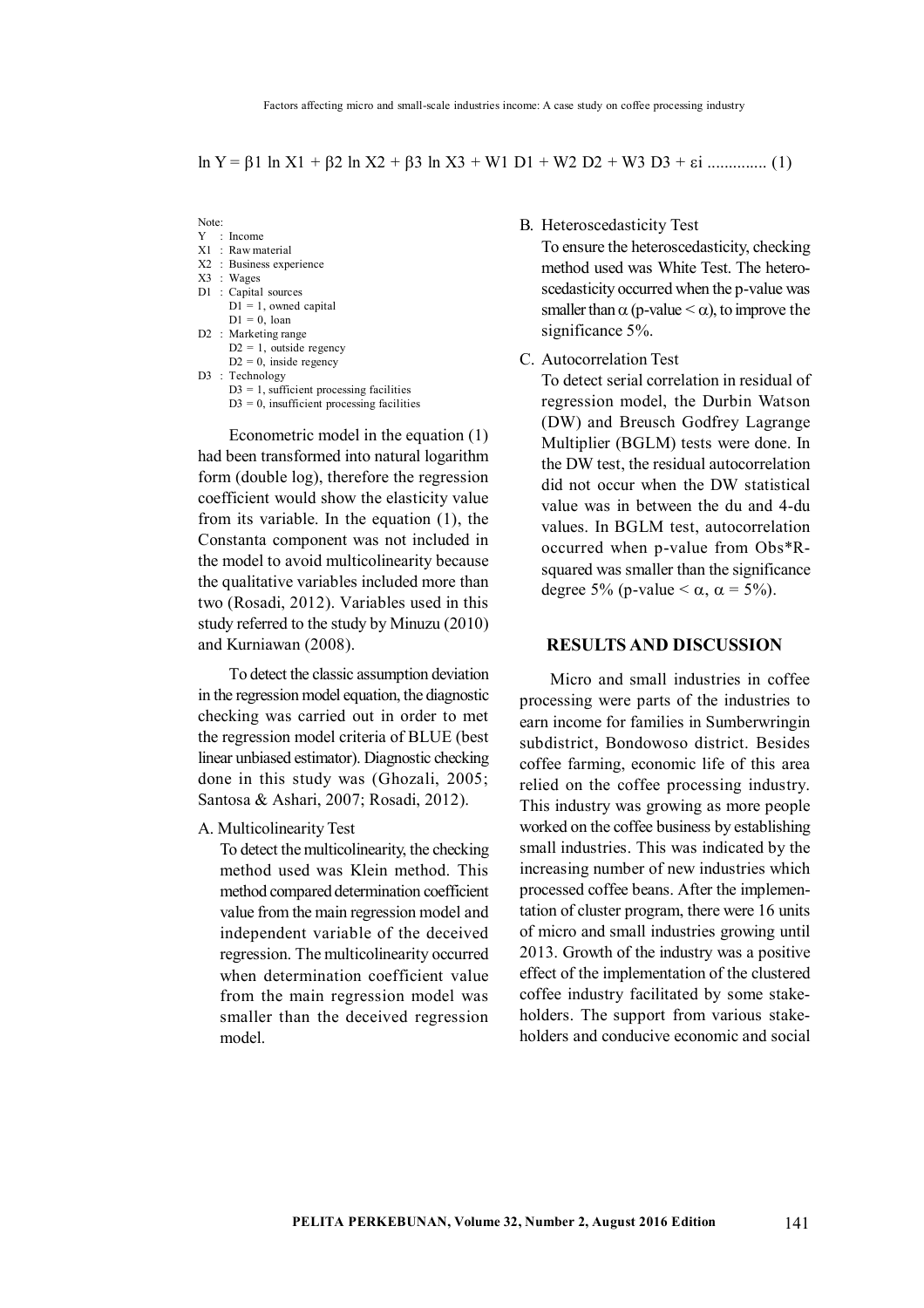condition were important aspects to improve the competitiveness and grow the local-based industries (Suradisastra *et al*., 2004). Through the cluster program, industry actors received trainings related to coffee processing, thus, their knowledge and capacity improved. The knowledgeable farmers and industry actors became the activator for those who wanted to initiate their coffee business by understanding the existed market potential.

By studying the industrial growth, it could be seen that the entrepreneurship motivation was one of factors affecting the growth of micro and small scale coffee industry. In this study, the description of the entrepreneurship motivation referred to three indicators used by Purnama & Suyanto (2010). They were motive (business actor's wishes in their business), expectation (the gained opportunity because of the achieved goal), and incentive (reward from the business). The finding showed that the respondent's motive in developing their coffee business was to earn some additional income. Beside the financial aspect, the industry actors also had other motives as displayed in Table 1, including being more productive (48%), implementing ideas or creativity (44%), receiving facilities from the government or non-governmental organization (32%), and providing job opportunities for family and citizens (12%). Based on those indicators, the motivation of the industry actors to run their business tended to the fulfillment of physiology needs. Only some of the actors fulfilled self-actualization and social needs as well as service to develop their business. It could be said that the motive they had was directed to the improvement of prosperity (Barba-Sánchez & Atienza-Sahuquillo, 2012).

In the expectation indicator, the industry actor tended to wish the increased income (100%) and added value (68%) in opening new business in the coffee sector. They stated that processing the coffee beans into powdered coffee and or gingered coffee would add the value of the product. Furthermore, the price of processed coffee was more stable than coffee bean price. Only a few industries wished to improve their market area (24%) and consumers (28%). This was because the small industry could not compete with the larger industries in marketing their products, as the competition to enter the processed coffee market was very tight (BI Jember & Puslitkoka, 2010). However, the industry

| <b>Entrepreneurial Motivation</b> |                                       | Number of industries | Percentage |
|-----------------------------------|---------------------------------------|----------------------|------------|
| Indicator                         | Atribute                              | (unit)               | $(\%)$     |
| Motive                            | Added income                          | 25                   | 100        |
|                                   | Jobs for family and community         | 3                    | 12         |
|                                   | More productive                       | 12                   | 48         |
|                                   | Carry out idea/creativity             | 11                   | 44         |
|                                   | Obtain facilities from Government/NGO | 8                    | 32         |
| Expectation                       | Increased income                      | 25                   | 100        |
|                                   | Increased product added value         | 17                   | 68         |
|                                   | Increased market segment              | 6                    | 24         |
|                                   | Increased customer number             | 7                    | 28         |
| Insentive                         | Higher income                         | 25                   | 100        |
|                                   | Self actualization satisfaction       | 8                    | 32         |
|                                   | Wider market network/friendship       | 7                    | 28         |

Table 1. Entrepreneurial motivation based on perception of micro and small scale coffee industri players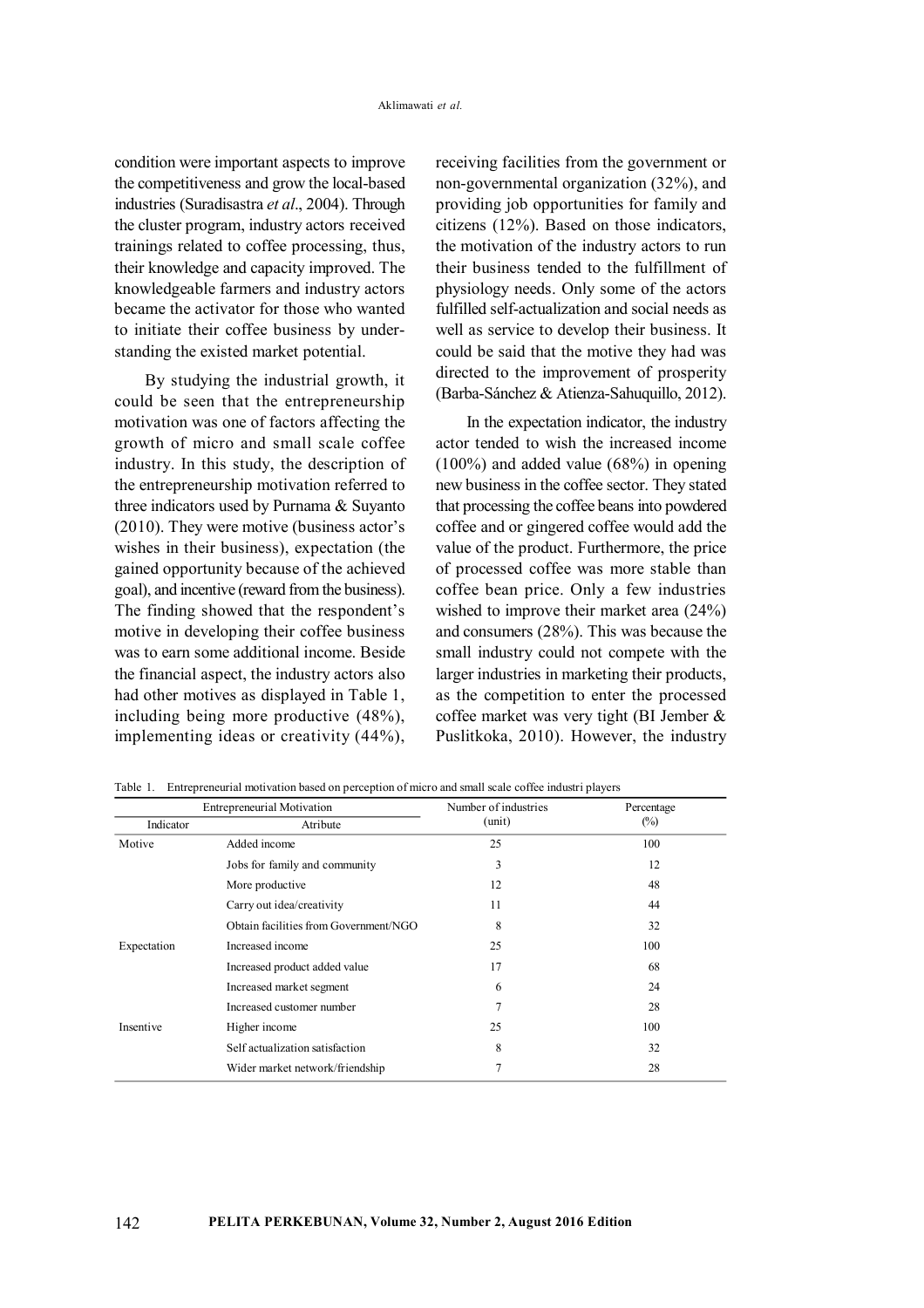actors still had some opportunity that the potential to enter the market was still appreciable due to the increased consumption of domestic coffee. One of strategies to face the competition to enter the market was by improving quality of raw material and processing method, thus the product was more qualified. The attempt to improve the quality of the product was in line with the study of Nurhayati *et al*. (2012). Consequently, the price of the coffee products would be higher than the price of the processed coffee product in the market.

Based on the incentive indicator, the main reason for the industry actors to start their business and develop the business scale was the high income. Less of the industry actors stated that the self-satisfaction (32%) and marketing network (28) were the incentive they received. This suggested that in running their business, the industry actors were rarely oriented to pursue the social and service needs beside self-actualization and affiliation. The main desire was mostly oriented to make profit as they expected to get result which was equal to the time spent, investment, and risk they took in running their business.

From the three indicators of entrepreneurship motivation, it could be concluded that the main motivation to start and develop the business was financial motivation (Wijaya, 2008), especially to improve the prosperity. It could not be denied that financial incentive was one triggering factor which activated the working spirit, particularly to manage the business (Walker & Brown, 2004; Rose & Manley, 2011). Barba-Sánchez & Atienza-Sahuquillo (2012) also stated that economic need was the main motivation to achieve success in running business. For micro and small industries, financial incentive was a crucial thing as it could fill physiology need in daily life. On other side, the financial incentive would also affect sustainability of the business as it was related to the working capital as the tool to continue the production

process. The financial incentive could also be realized in form of policies related to the supporting service in the financial area to develop micro and small scale industries (Yushuai *et al.,* 2014). In line with the study of Purnama & Suyanto (2010), the indicators which could tell the motivation were expectation, motive, and incentive, respectively. Expectation was the most significant motive to motivate the entrepreneur (Yushuai *et al.,* 2014) as it was directly related to desire and final goal of the business actor. Fulfillment of the desire and goal would trigger the business actor to increase their production scale and widened the business scale.

The highly motivated business actor would do a lot of many things to create value or business opportunity to improve their income and achieve their goal. One thing they could do was implementing and developing innovation to their business activities (Yunai & Indriyani, 2013). This could be reflected from the creation of some coffee products, such as roasted coffee, gingered coffee, and other products. Beside product variation, the coffee industry also improved their attribute such as quality of the products and packaging. At first, they did not pay much attention to the raw material they used, but by the time went by, they would improve the quality of the raw material to produce powdered coffee and roasted one. The use of medium-quality coffee beans would make different from the competitor, thus, the offered coffee product was sold in higher price. The micro and small scale industries did not only improve the quality of the raw material, but they also improved the packaging. Before the implementation of the clustered industry program, the quality of processed coffee product varied, but the packaging was very simple. Most of them was packaged in plastic with no label (BI Jember & Puslitkoka, 2010). The improvement in terms of quality was needed to improve the competitiveness (Nurhayati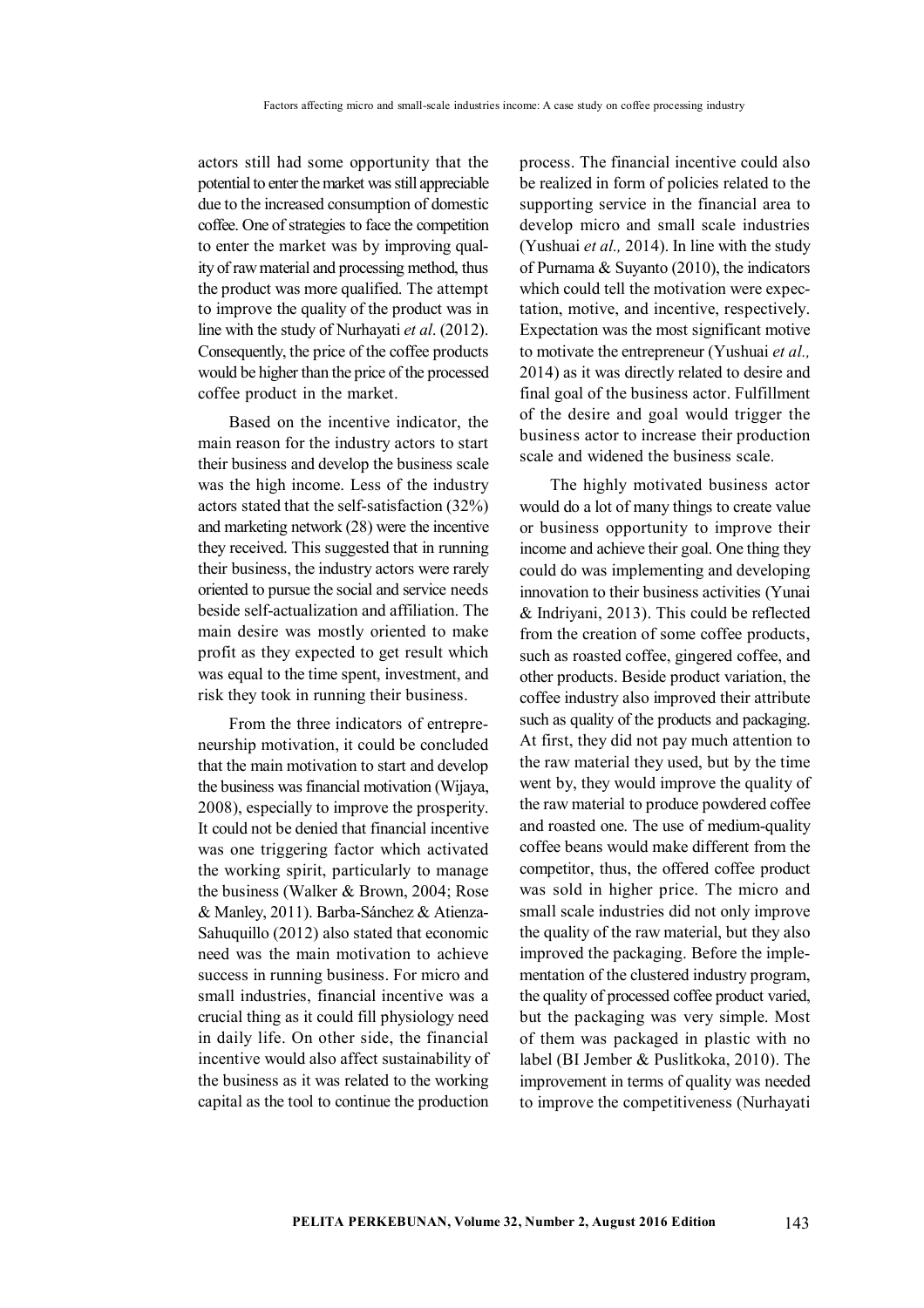*et al*., 2012) therefore the consumers were attracted to buy the product. Quality and packaging were the competitive media to add the customer value from the coffee products produced. The formulation of product variation and improved product attribute were the product innovation that was done by the micro and small scale coffee industry. As suggested by Johne *cit*. Nursiah & Radhi (2009), development of product design, fiture addition and product attribute were included in the product innovation to encounter the competitor. Similar statement was also suggested by Kotler & Armstrong (2004) that innovation in the product attribute was a tool to be superior in competing with other similar products.

With the business motivation attributes it seemed that the most awarded attribute was one related to the income. The income earned from the coffee business was used as the activator to develop the business. In other words, orientation of business actors towards the income was one of the aspects which triggered the growing business managed by the micro and small scale industries (Juniarti & Limanjaya, 2005; Prasetyo, 2007). The importance of income for the micro and small scale industries could become the initial base to improve the business opportunity and industry performance. In this study, some aspects related with the industry income would be studied as well. By estimating the production factor and other factors related to the income, the strategy to improve the income of micro and small scale industry could be established.

The regression equation for the micro and small scale industry could be analyzed by using F test. This was to identify whether the independent variable used in the regression model affected the dependent variable simultaneously. Based on the analysis result, the value of F-statistic was 286.3550 with p-value as much as 0.0000. Statistically, the p-value (0.0000) was smaller than the

significance value ( $\alpha$  = 0.05). This indicated that simultaneously raw material, experience, wages, capital sources, marketing range, and technology significantly affected on the industry income.

From F test, it could also be identified the value of determinant coefficient or  $\mathbb{R}^2$ . Table 2 showed the value of  $R^2$  which was 0.9869 meaning that 98.69% of the income could be explained by the raw material, experience, wages, capital sources, marketing range, and technology. The rest of 1.31% was affected by other variables outside the regression model. Other variables affected potentially on income were education level, age, demand, credit, business management, social capital, product mixture, and others (Prasetyo, 2007; McCommick *et al*. *cit*. Munizu, 2010; Witjaksono, 2010).

Based on the regression analysis, raw material variable had the regression coefficient of 1.0283 (t-value = 30. 6401; p-value  $= 0.0000$ . This result indicated that the raw material variable positively affected income of the industry. Based on the field condition, the supply of raw material had been concentrated thus it was easily accessed by the small industries. All industries utilized the local raw material to produce their products. Generally, the proportion of raw material was 80% sold as primary product while 20% sold as processed product. The concentrated raw material was one of the pull factors to support development and growth of the small industries (Prasetyo, 2007). This was due to the fact that the easy access to raw material would affect the fulfillment of the product capacity based on the market or consumer demand.

In the business experience variable, it could be seen that the regression coefficient value was  $-0.1969$  (t-value =  $-3.8222$  p value  $= 0.0011$ ). This showed that business experience affected negatively to industry. Munizu (2010) stated that in various businesses,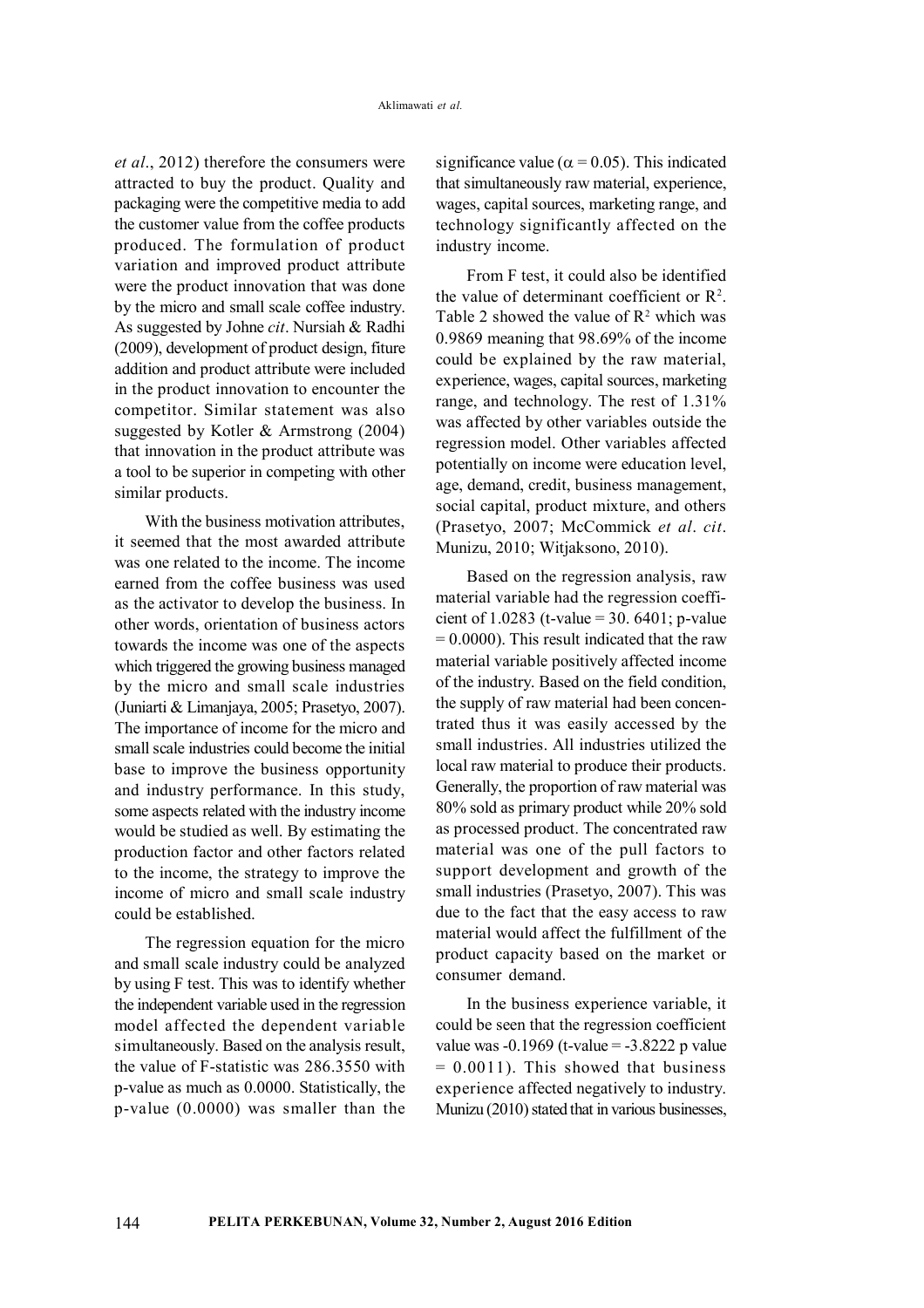Factors affecting micro and small-scale industries income: A case study on coffee processing industry

| Variable           | Coefficient | Standard error        | t-Statistic     | Prob.  |
|--------------------|-------------|-----------------------|-----------------|--------|
| Raw material       | 1.028326    | 0.033561              | 30.64007 ***    | 0.0000 |
| Business length    | $-0.196856$ | 0.051503              | $-3.822219$ *** | 0.0011 |
| Wages              | $-0.049489$ | 0.100687              | $-0.491516$     | 0.6287 |
| Capital source     | 0.132169    | 0.170554              | 0.774940        | 0.4479 |
| Market reach       | 0.182443    | 0.078195              | 2.333184 **     | 0.0308 |
| Technology         | 11.40649    | 1.147238              | 9.942572 ***    | 0.0000 |
| R-squared          | 0.986904    | S.D. dependent var    | 1.257342        |        |
| Adjusted R-squared | 0.983457    | Akaike info criterion | $-0.600360$     |        |
| S.E. of regression | 0.161718    | Schwarz criterion     | $-0.307829$     |        |
| Sum squared resid  | 0.496903    | Hannan-Ouinn criter.  | $-0.519224$     |        |
| Log likelihood     | 13.50450    | F-Statistic           | 286.355032      |        |
| Durbin-Watson stat | 1.653283    | Prob. (F-Statistic)   | 0.000000        |        |
| Mean dependent var | 14.58355    |                       |                 |        |

Table 2. Results of significance of parameters for linear regression model on micro and small scale coffee industries income

\*\*  $\alpha = 5\%$ 

experience was the strength and main capital to develop business. The experience was related to entrepreneurship motivation and knowledge of market network. The longer the experience, the higher opportunity they had to expand the market range, compared to the new business actors.

Another variable affecting the income of the industry was market range and technology. From the regression analysis, it could be seen that the market range's regression coefficient value was 0.1824  $(t-value = 2.3332; p-value = 0.0308)$ . This meant that market range affected positively on industry income. The effect of marketing to the industry's income was also suggested by Prasetyo (2007). Market range was related to market demand to coffee products produced by the micro and small scale industries. The wide-ranged industry indicated that market demand for their product was high, thus number of product sold was high as well. The product selling would affect the income of the micro and small scale industries.

Meanwhile, the technology variable had regression coefficient value as much as 11.4065 (t-value =  $9.9426$ ; p = 0.0000) which suggested that technology variable affected positively to the industry income. Similar to the market range variable, Prasetyo (2007) also suggested that technology was one of factors which affected industry income. Utilization of technology would trigger the small industry to develop themselves to be better business. The existence of technology was related to the product capacity which would be reached to fulfill the consumer need. The higher the demand, the higher the income earned by the industry.

This study also showed that wages and capital source variables did not affect the industry income ( $\alpha = 0.1$ ), because the employees were mostly relatives, therefore the industry actor did not spend some money to pay employee. For some micro and small scale industries, wages did not count as production cost as the cost was implicit and it would decrease income. Non-relative employees would be hired when the production capacity was high and the production activity could not be handled by the relatives. Besides, the industry actor whose business orientation was wide would hire more nonrelative employees.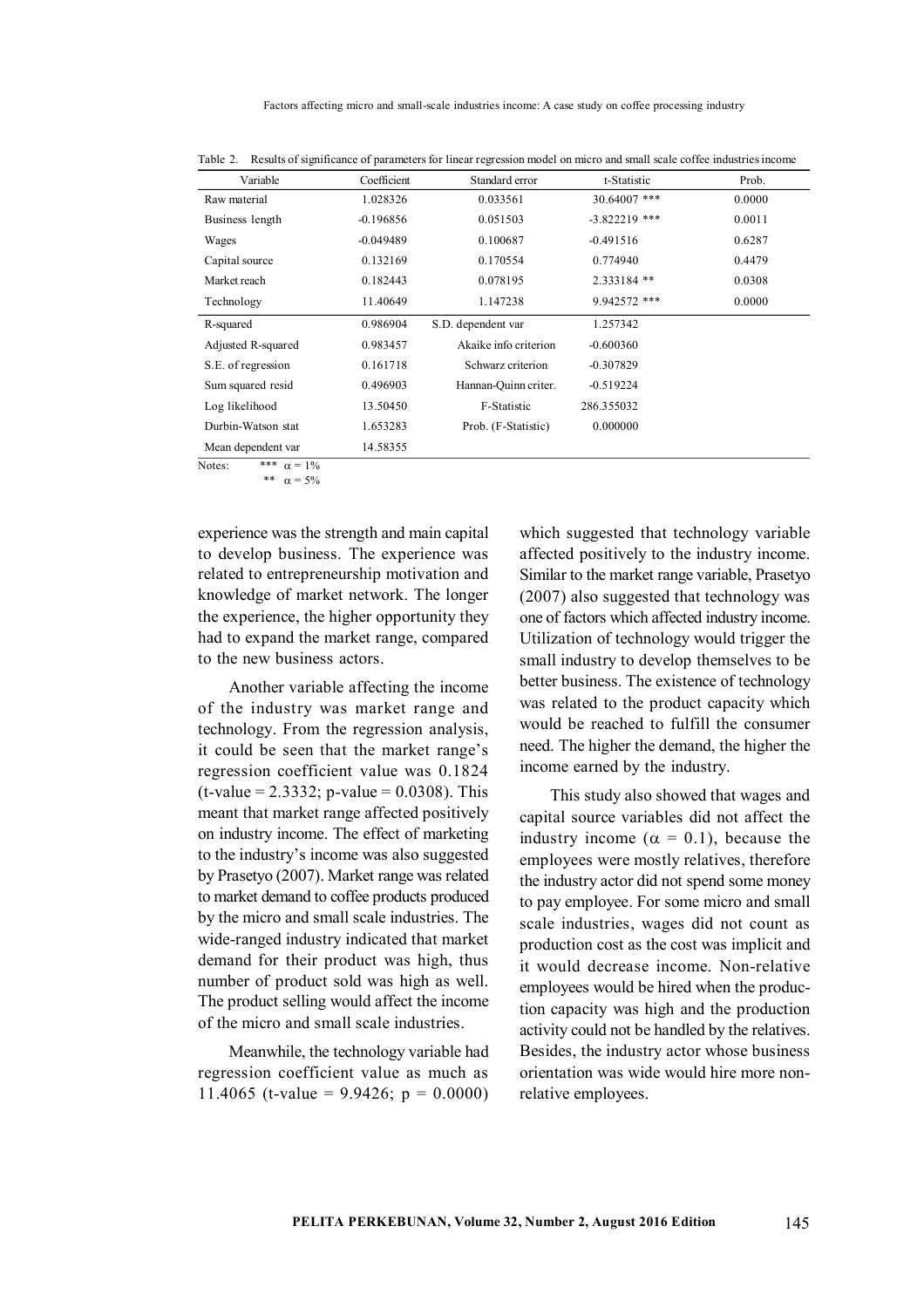Capital source also did not affect the industry income as it was owned or family capital. Only a few of the industry actors started and developed their business using loan. They would rather start the business by using their own money (Munizu, 2010). The owned capital was the implicit cost which affected the income. The implicit cost was in form of owned interest. However, most of the industry actors did not calculate the cost as it could decrease income. Moreover, the industry actors also assumed that the loan would burden the cash flow of their finance as they had to pay back the loan in certain time in form of regular installment.

The evaluation towards the regression equation model of the income could be done by the classical testing, which was the heteroskedasticity, autocorrelation, and multikolinearity tests. The heteroskedasticity test showed the value of White test as much as 3.982619 with p-value as much as 0.5519. In the significance value as 5%, in could be concluded that error variant has been constant as the p-value was larger than alpha 5%, thus, the heteroskedasticity assumption could be met.

The next classical assumption test was the test to see the correlation in the residual or the autocorrelation. Based on the output in Table 3, it could be that the BGLM statistic value was as much as  $6.179524$  (t-value = 0.1032). This showed that there was no correlation in the residual as the p-values was higher than the significance value of 5%. From the Durbin-Watson test, the statistic value was 1.65 and the value of d  $(k = 3)$ ;  $n = 25$ ;  $\alpha = 1\%$ ) based on the Durbin-Watson's table was 1.41. Thus, it could be concluded that there was no autocorrelation in the regression model as the DW value was between the value of dU and 4-dU.

From the multicolinearity test, it could be seen that the determinant coefficient value from the main regression model was 0.9869 which was higher than the value of determinant coefficient of the auxiliary regression model (X1, X2, X3, D1, D2, and D3). This indicated that with Klein's rule, there was no strong co-linearity between the independent variable. Based on those three classical assumption tests, the regression equation model was considered good as it met the classical assumption

|                     | Method                                        | Analysis results             |          | Result               |
|---------------------|-----------------------------------------------|------------------------------|----------|----------------------|
| Diagnostic checking |                                               | Statistic                    | Value    |                      |
|                     | White<br>heteroskedasticity test              | F-statistic                  | 0.720068 |                      |
|                     |                                               | Probability                  | 0.6164   |                      |
| Heteroskedasticity  |                                               | $Obs*R$ -squared             | 3.982619 | No heterokedasticity |
|                     |                                               | Probability                  | 0.5519   |                      |
|                     |                                               | F-statistic                  | 1.751149 |                      |
|                     | Breusch-godfrey serial<br>correlation LM test | Probability                  | 0.1970   | No autocorrelation   |
|                     |                                               | $Obs*R$ -squared             | 6.179524 |                      |
| Autocorrelation     |                                               | Probability                  | 0.1032   |                      |
|                     | Durbin-Watson test                            | Durbin-Watson Statistic      | 1.653283 |                      |
|                     |                                               | $d_{11}$ (k=3; n=25; á = 1%) | 1,41     | No autocorrelation   |
|                     |                                               | $4 - d_{11}$                 | 2.59     |                      |
|                     |                                               | $R^2 Y$                      | 0.986904 |                      |
|                     | Klein method                                  | $R^2 X$                      | 0.405852 |                      |
|                     |                                               | $R^2 X$                      | 0.447259 |                      |
| Multicolinearity    |                                               | $R^2 X$                      | 0.149051 | No multicolinearity  |
|                     |                                               | $R^2 D$ ,                    | 0.063471 |                      |
|                     |                                               | $R^2 D$                      | 0.305649 |                      |
|                     |                                               | $R^2 D_3$                    | 0.031520 |                      |

Table 3. Results of diagnostic checking in linear regression model on micro and small scale coffee industries income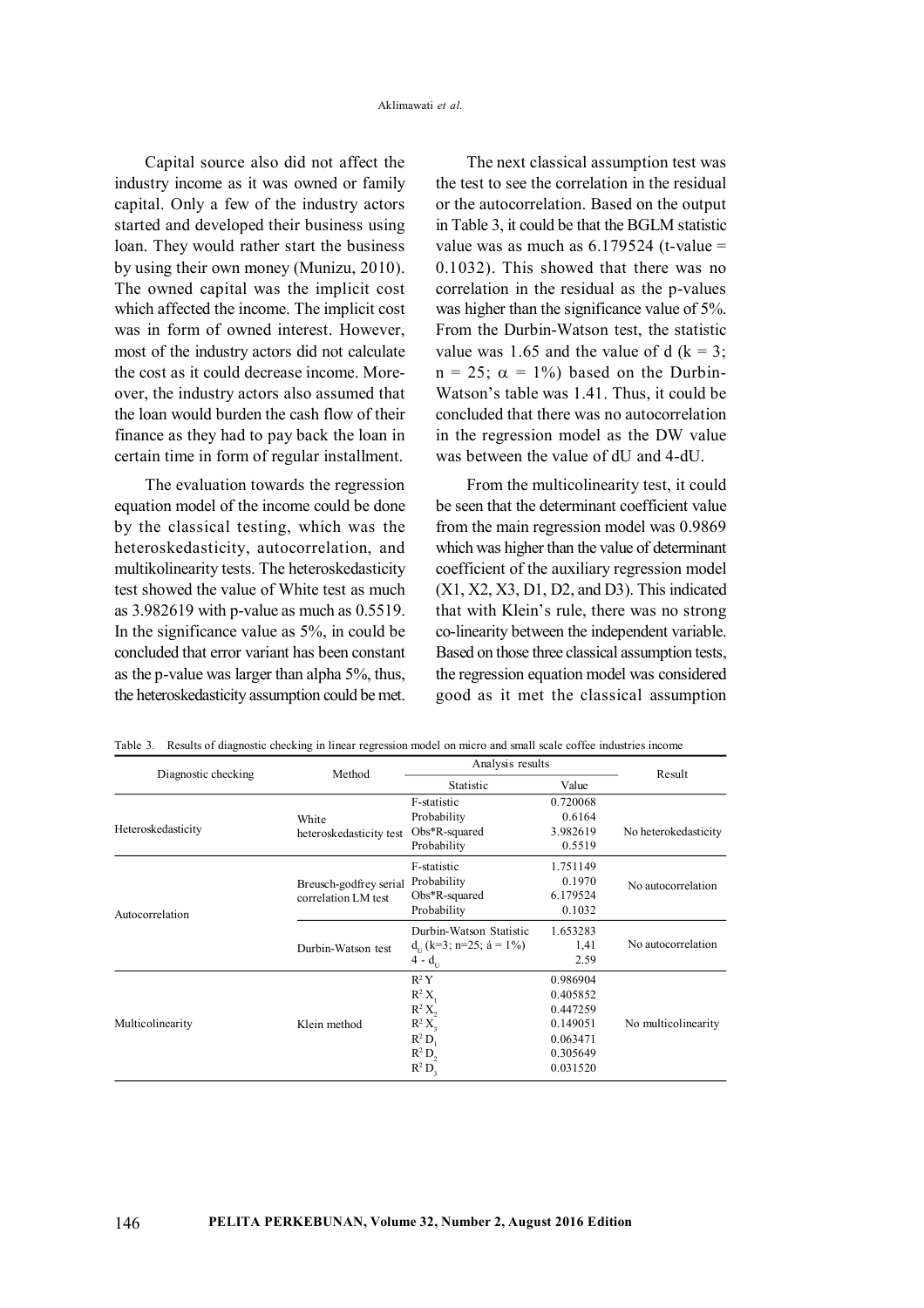test. The diagnostic test's result as regression equation model for the micro and small scale coffee industries could be seen in Table 3.

Implication of the analysis result was the need of support from local government and stakeholders to develop the micro and small scale coffee industries. Growth of this industry would be developed to make dynamically clustered coffee industry, thus it could increase the income of industry actors and other economic actors who supported the growth of clustered industry. The strategy to develop the clustered industry could be done by program facilitation and companionship to the business actors in expanding the product scale and marketing of the product.

## **CONCLUSION**

The main motivation of the industry actors of micro and small scale coffee industries to start and develop their business is financial incentive. The incentive is aimed at gaining added-value of the product and earning more income. The indicator which can explain the entrepreneurship motivation is expectation, motive, and incentive, respectively. The regression analysis shows that the raw material and technology affect positively to the industry's income with reliability rate as much as 99%. Meanwhile, market reach affects significant positively to the industry's income. The business experience significantly affects negatively to the industry income. On the other side, wages and capital source do not affect the industry income.

### **ACKNOWLEDGEMENT**

The authors express their gratitude to the Agency for Forestry and Estate Crop Extention Services of Bondowoso district and Bank of Indonesia in Jember for contributing in form of funding and implementation of this study. The authors also appreciate Indonesian

Coffee and Cacao Research Institute for the technology guiding to improve quality and marketing system in farmer level.

#### **REFFERENCES**

- Asnur, D. (2010). Penyusunan instrumen dan pembangunan sistem informasi data dasar koperasi dan UKM terpilih. *Jurnal Pengkajian KUKM*, 5, 119–144.
- Almilia, L.S.; N. Shonhadji & Angraini (2009). Faktor-faktor yang mempengaruhi *financial sustainability ratio* pada bank umum swasta nasional non devisa periode 1995–2005. *Jurnal Akuntansi dan Keuangan*, 11, 42–52.
- Barba-Sánchez, V. & C. Atienza-Sahuquillo (2012). *Investigaciones Europeas de Dirección y Economía de la Empresa*, 18, 132–138.
- BI Jember & Puslitkoka (2010). *Kajian Pembentukan Klaster Industri Kopi di Kabupaten Bondowoso*. Kerjasama Bank Indonesia Jember dengan Pusat Penelitian Kopi dan Kakao Indonesia. Laporan Internal.
- Ghozali, I. (2005). *Aplikasi Analisis Multivariate dengan Program SPSS*. Badan Penerbit Universitas Diponegoro, Semarang.
- Juniarti & R. Limanjaya (2005). Mana yang lebih memiliki *value-relevant*: *net income* atau *cash flows* (studi terhadap siklus hidup organisasi). *Jurnal Akuntansi dan Keuangan*, 7, 22–42.
- Kotler, P. & G. Armstrong (2004). *Dasar-dasar Pemasaran.* Penerjemah: Alexander Sindoro. Indeks, Jakarta.
- Kristiyanti, M. (2012). Peran strategis usaha kecil menengah (UKM) dalam pembangunan nasional. *Majalah Ilmiah Informatika*, 3, 63–89.
- Kurniawan, A. (2008). *Faktor-Faktor Yang Mempengaruhi Produksi dan Pendapatan Usaha Mikro dan Kecil* (*Studi Kasus Industri Sepatu di Desa Sukaluyu Kecamatan Tamansari*